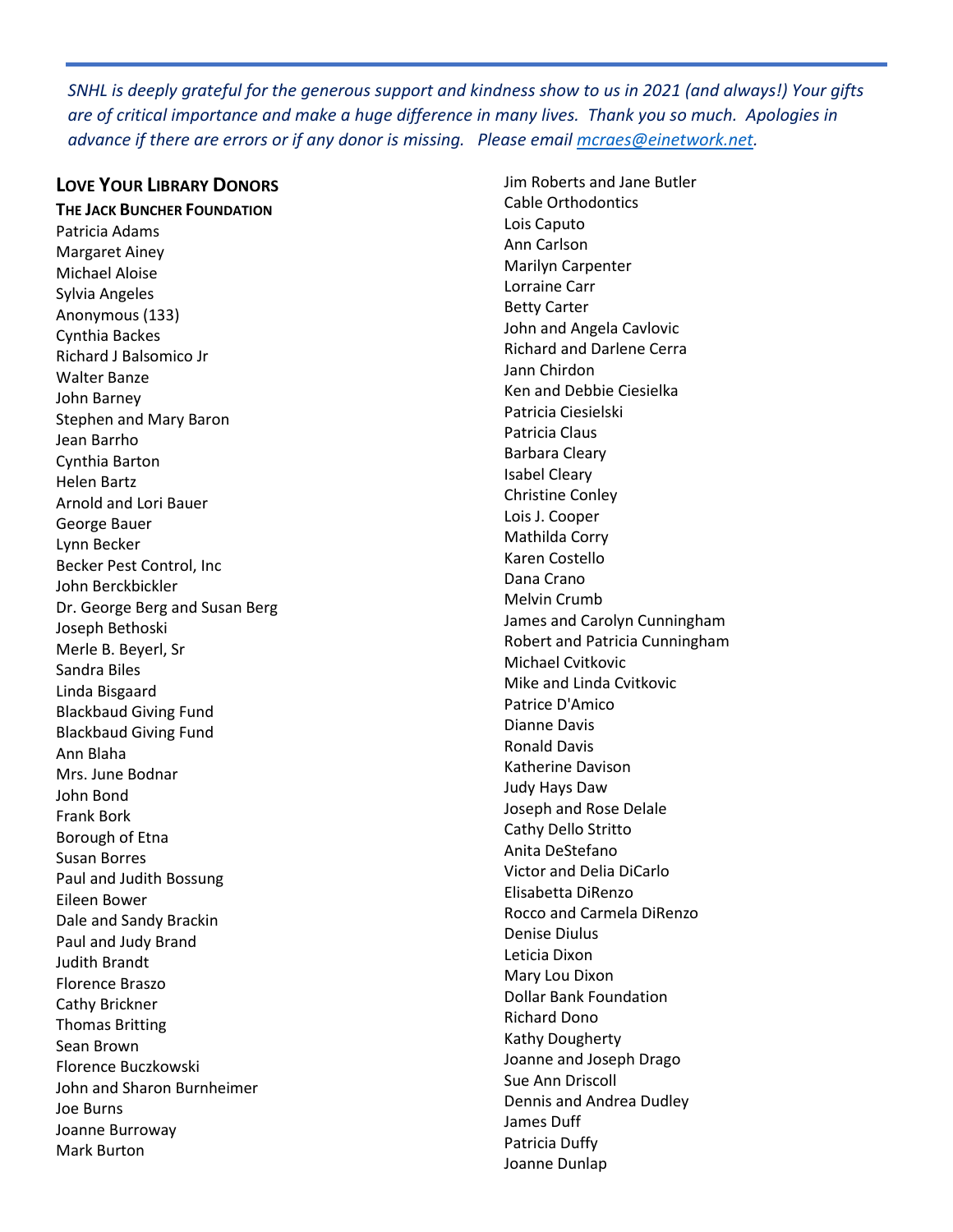#### **LOVE YOUR LIBRARY DONORS (CONT'D)**

Sandy Dunmire Randall Dunnington Albert and Holly Duss John Ebner Nancy Ebner Richard Elmendorf John Exler Evan Facher Linda Falcettoni Patricia Farbacher Darlene Farrell Janet Farren Susan A. Fay Michael Fec Martha Federowicz Kathy and Rob Feehan John and Marlene Feith Edward J. and Sandra M. Feitl James and Susan Fisher Emily Fitzpatrick Ronald Flanders Robert Fleischel Patricia Flinn Stephen Forest Rose Franceschini Frank's Pizza & Chicken Inc Friends of SNHL Byron Fruit Jack Gallagher Mary Gally Patricia Garner Patricia Gasiorowski Steven Gaskill Leonard and Charlotte Gebert Jeanne Gentile Michael Georgalas David and Diane George Pat George Craig Gestler Mark Geyer Sharyl and Jim Giel, Jr Jennifer Girard Bob and Pat Gorczyca Jim and Elizabeth Greene Tim Greiner Frances Grejda Janet Griffis Albert and Georgene Gujski Chris and Ray Hack Clyde Hammack Walt Hannigan David Hardek

Chris Harrington Linda Harrington Brandon Harrison Linda Hartman Mary Hartman Thomas Hathaway Kimberly Hatheway Michael Henn James Henninger Mr. and Mrs. Jose Heraud Michael Hester Judith Hicks George Hill John Hillgrove Himrod Family Margaret Hodil Dina and Shane Holland Barbara Holtzapfel Matthew Hudale Mary Ellen Hughes Jacque and Edward Idzakovich Rebecca Iezzi Frank Iozzo and Family Robert Irvin J&T Tire Co, Inc Gail Jameson Renee Jenca Ms. Donna Jenkins Mr. and Mrs. James Jurkovec Betty and Nick Kakavis Sarah and Chris Kaminski Falk Kantor Robert Karlovits Ed and Judy Karpinski Dianne Kelleher Charlotte Kelly Miriam Kerr Cindy Kimmons Gwendolyn King Scott Kirschler Janice and Ronald Kizior Mary Grace Klehm Mary Jane Kleinhample Judy Kline Lawrence Kokos Deborah J. Kost Carol Kozler Dennis Kraus Lisa Krieg Joe Kruszewski Janet Kuder Kenneth Kushner

Susanne Kuzemchak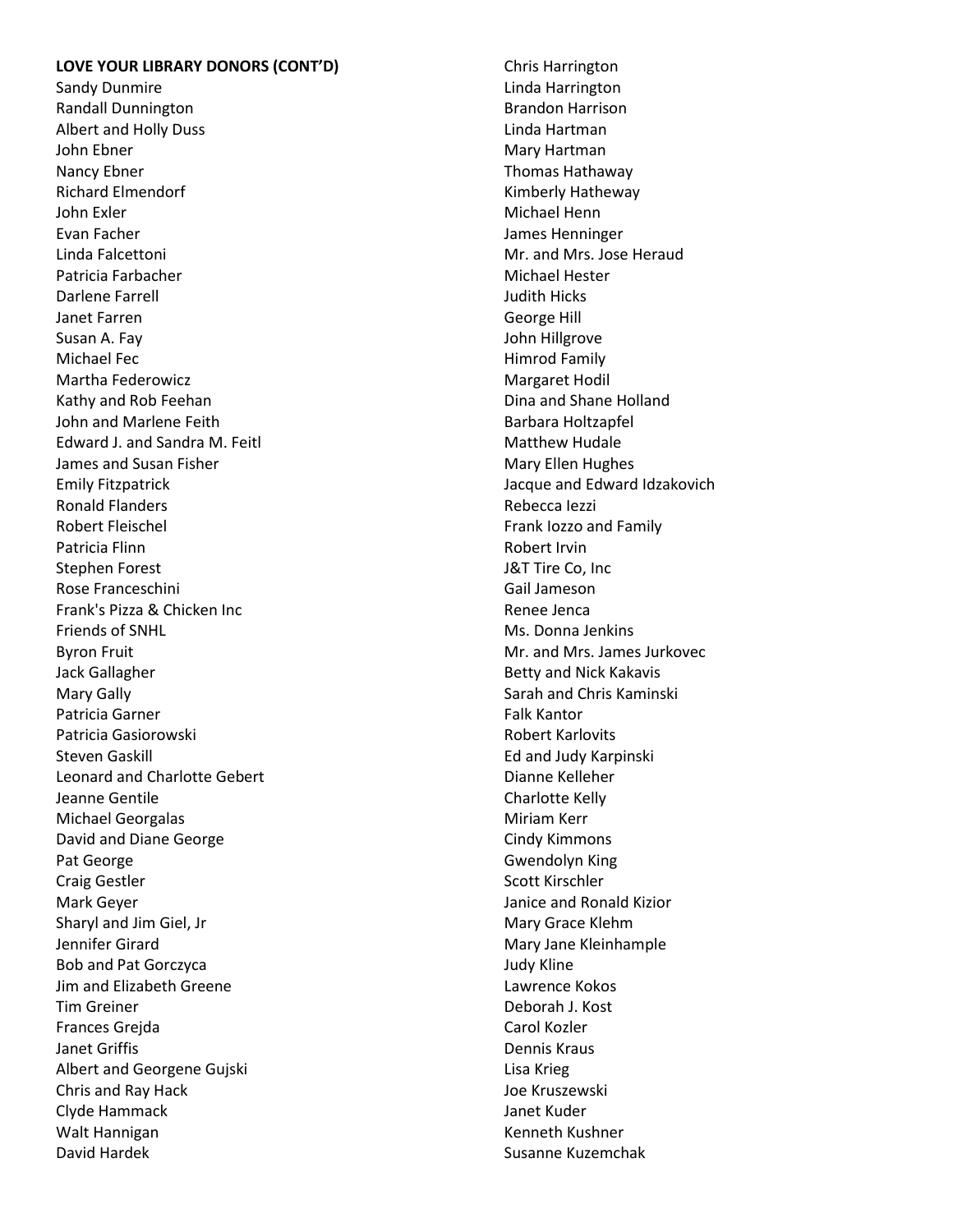#### **LOVE YOUR LIBRARY DONORS (CONT'D)**

William and Mimi Lamb Damian and Jennifer Landolina Jacqueline Lang William Lape Joseph Larkin Richard and Lori Laux Mark Lee Nancy Lewis Joanna Liptak William Loehr Charlene Logan Virginia London Marguerite Lott Rebecca Lowe Larry Lubomski Rebecca Lutz Mrs. Mary Jane Macieski Carl Mackiewicz Ronald Madzy Lauren and Hampton Mallory Nicholas Manjerovic Barbara Martin James and Sherry Martin Jim Martin Stephanie L. Martin David and Barbara Matthews Janet Matthews Diane Mazzei Jocelyn McCarty Michael and Christine McDermott Donna McDonough Thomas McElhone Patrick and Jill McGuire Patricia McKenty Samuel McKeown Sandra McKissock Cheryl McLaughlin Cheryl and Joe McLaughlin Gail McLaughlin Sam and Margie McMahon Stephen and Diane Metzer P. Micola John Miksic Lois Mikus Bob and Sue Milavec Angela Miller Jane Miller Jessica Miller Patricia Milliken Linda Mion Paul Mitro Lori Mizgorski

Lillian Moletz David Morganti Morris Family Johanna Morrison Charmaine Mozlack Michael Mullen Ritu Mullen Michael Murphy Jean Muth Georgan Neu Kathleen Newmeyer Patricia Nicholson John and Peggy Nikolajski Sarah O'Brien Kathleen O'Connor Kathryn Olesak Ronald Ondrizek Chiara Orsini Joan Pancoast Mary Frances Panian Luigia and Frank Papa Abbey and Justin Parrish Karen Paul Tim Pavlik Paul Pefferman Mary Pepmeyer Jeanne Perrier Neil Pilarski Patricia Pilarski Amy Pillar Cory Williams and Jodi Poniewaz James Porter Ellen Graham Poslusny Francis Premozic, Jr John Pruszynski Frank Prycl James Pschirer Donna Pupich Mario and Judith Quinque Bruce Raines Marilyn Ramming Diann Ranallo Francis Rectenwald Ruth V. Redenbaugh Frank Reginella Rob and Karen Rembold Marilyn Repko Mr. and Mrs. John Revay Mary Beth Reynolds Kelly Riddle David and Jody Rieg Mary Riethmiller Rachel Riley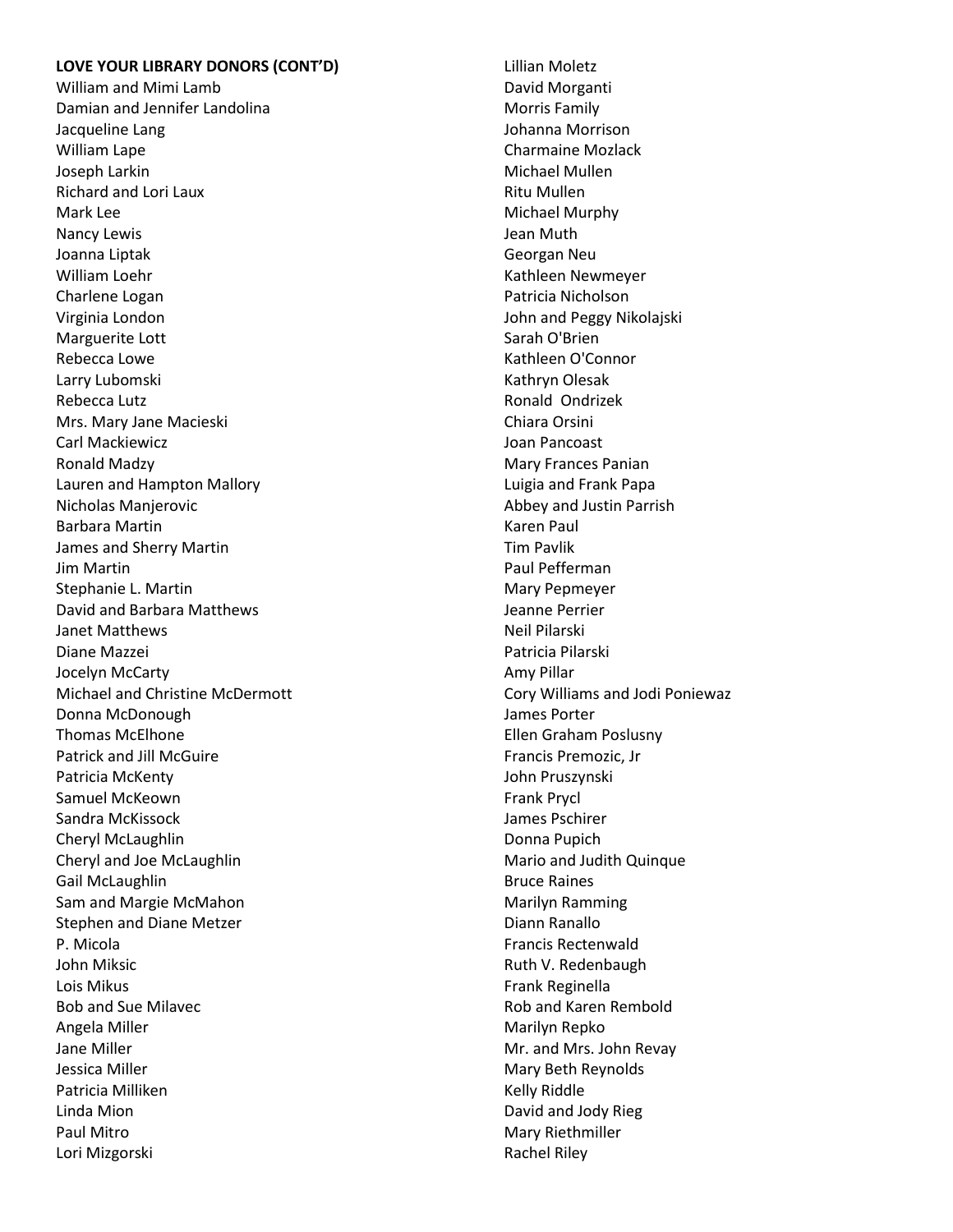#### **LOVE YOUR LIBRARY DONORS (CONT'D)**

Patricia Robinson Kim Roderick Sharon Rogel Timothy Rogers Paul Rojik Melissa Roman Jeanette Rossi Kelly Ruane Mary Sabatello Ruth Ann Sakala Anita Sambol Chester and Linda Sanderson Coleen Sarosi James and Sandra Saveikis Melita Schaar Bernard and Nancy Schaltenbrand Daniel C. Schetley Mrs. Eileen M. Scholtz Jennifer Schweitzer Cheryl Senkow Asta Seskiene Shaler Garden Club Trish Shine Jason Shoemaker Brian and Maureen Sibenac Jean Simmen Judy Simon Robert Simon Ed Siwicki Wayne and Cindy Skelley Jane Skerl Janet Skrbin Richard Slowik Mr. Presley Smolter Ronald Solman Lewis and Janet Soltis Ellen Somerville Lindsay Spangler Maureen Spiker Edward Staab Patricia Staab John and Arlene Stack Robert Stakeley Rosemary Stanek Alan and Catherine Steigerwald Andrew Steiner William and Heather Suess Rania Sullivan Eric Swendsen Greg Szazynski Linda Szewczyk Mimi Tarasi

Rodney Taylor Daniel Terrick Robert Teuteberg Wayne Thiel Carol Thompson Marge Tiedeman Alison Treaster Dale Truman Diane Tucek Terese Tuminello Lynda Tunon Joseph and Mary Lou Tutchko Judith Tutino Mike and Gailanne Upton Patricia Valentine Mrs. Elaine M. Vogrin Roberta Vulakovich Avonell Wagner Janet Wagner Richard E Waite Jr Kathy Walzer Robert Wanovich Janice Watson Pam Weaver Don and Kathy Webb Alice Weinbrenner Noreen Weiss Rose and Tony Weisser Rosalie West West Realty Land & Development Co c/o Lisa Waldron Margaret Wiegand Barbara Withum Rose and Fred Wolfe Ken Wood Suzanne Yarnot Bob Yates Sr. Rita M. Yeasted, SFCC Joann Zajackowski Joyce Zara Ann Zelt Robert Zenk Donna Zillweger Mary Zivkovich Ronald Zolkowski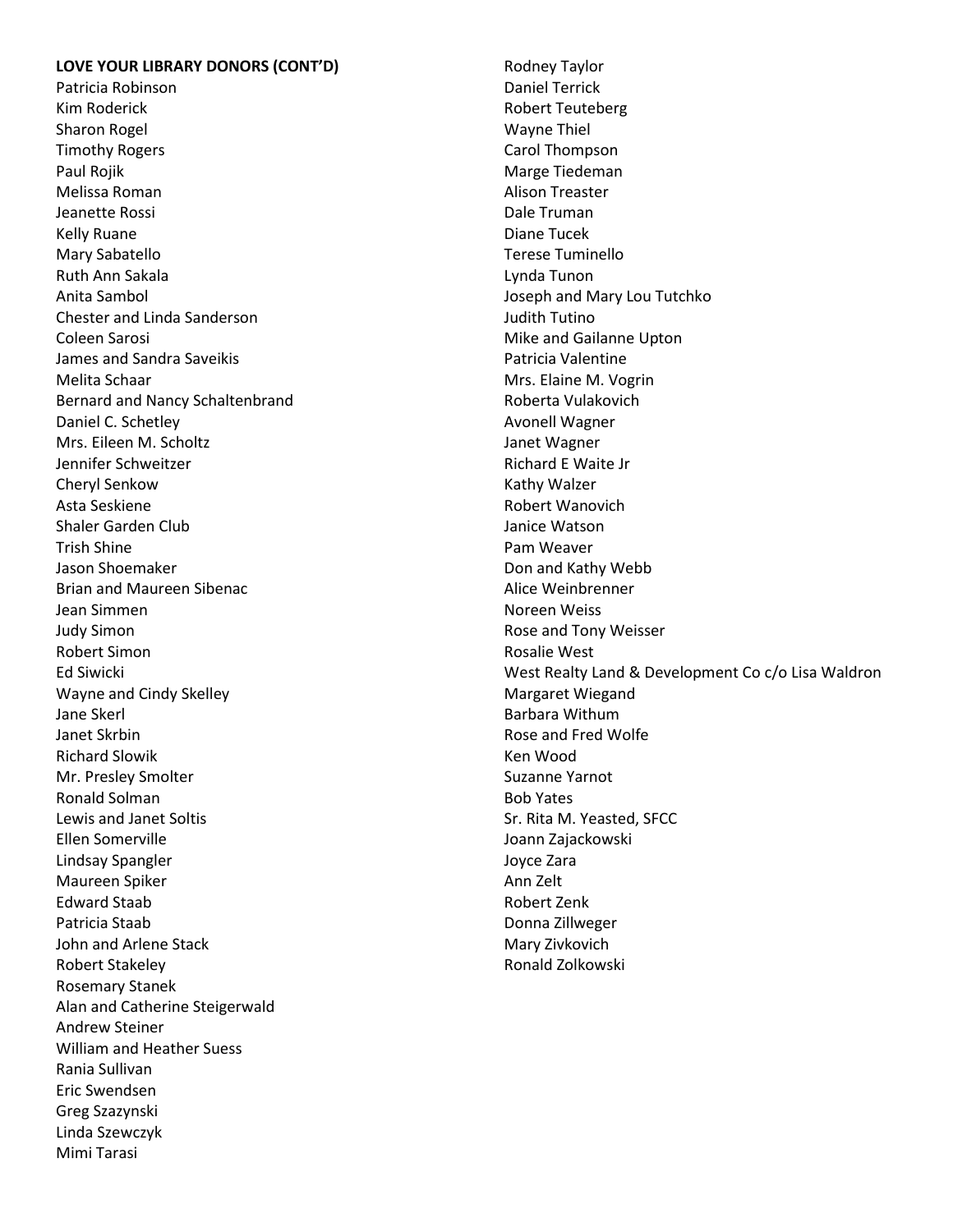# **G IVE BIG DONORS**

Jean Bartsch Charles Bleil Sandra Brackin Jann Chirdon James Dennison Kathryn Dougherty Jamie Edwards Barbara Faccenda Cynthia Foht James Giel Tim Greiner Susan Hanna Amanda Hartle Joseph Jezak Jennifer Kissel Mr & Mrs Robert W Kossler, Jr Bridget Marchione Kathy Maron -Wood Cheryl McLaughlin Dorothy O'Hara Patricia Phelan Karen A Powers Joyce Rabinovitz Sarah Regan Marilyn Repko Jeanette Rowles Robin Ruefle Chester Sanderson Michael Saylor Rachel Sheets Candace Skiles Edward Staab Patricia Staab Nancy Stokes Brittany Tonet Katharine Zeglen

# **ADOPT A MAGAZINE DONORS**

Anonymous Mr. Donald Arnone Linda Bennardo Eugene Bromberg Jim Roberts and Jane Butler Marjorie Cain Jim and Sue Ann Driscoll Darlene Farrell Lisa Fusan Teri Geever Robert and Lee Graver Alexandra Walker and Helen Holmes

Helen Holmes Colleen Konieczny Gerald Kumnik Jeannie Lahickey Kristen Manno Sharon McRae Kathleen Murrin Charlie Orsini

# **SUMMER READING SPONSORS**

Bock Funeral Home Body Bar Fitness & Spa Carnegie Science Center -Media Relations Dog Bone: Dog Grooming Fun Fore All Family Fun Park Heinz History Center McTighe's Garden Center Neely Funeral Home Perman Funeral Home Standard Bank Target Trader Joe's Z Florist Zone 28 LaScola's Italian Ice & Custard Millie's Homemade Ice Cream McRae Family Riverstone Books

### **CAR CRUISE SPONSORS**

Cantafio Family Clint & Nancy Stokes Bob Hoak Chuck Valosio Advance Auto -Babcock Advance Auto -Etna Next Tier Bank Mazur's Collision and Service Center Xander Hill and Family Kaysia Chelli and Family Ed & Mark's Shop 'n Save David McRae

# **GIVING TREE DONORS**

Darlene Abel Anonymous (11) Cindy Backes Betti Baker Lynn Marie Becker Kim Bittner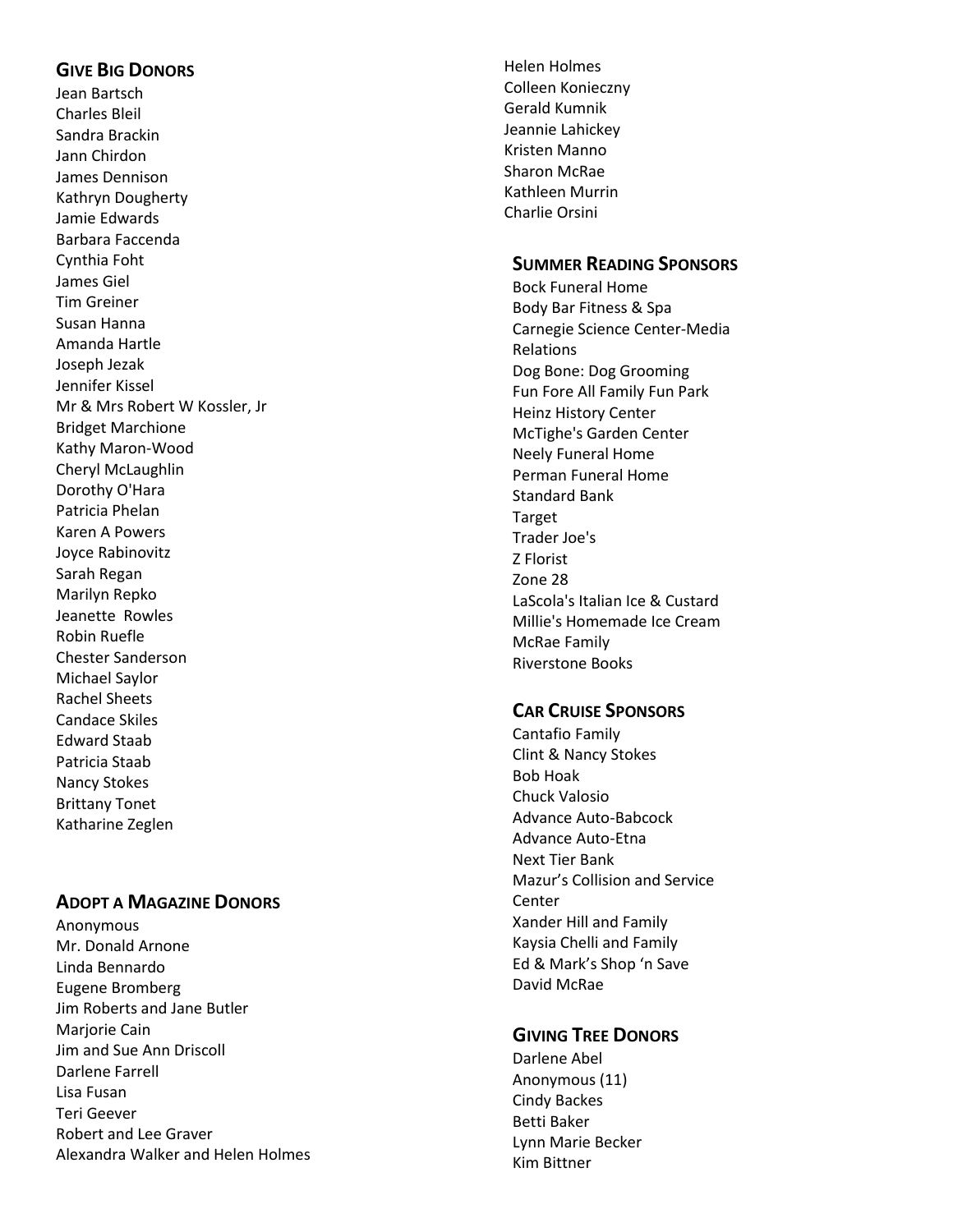Janet Butler Marian and Scott Campbell Lorraine Carr Myles Chambers Mike and Linda Cvitkovic Darlene Farrell Diane Flanigan Jen Fontaine Alexis Forest Ellie Funtal Karen Gigliotti Aubrey, Same and Gus Hillbury The Hoffman Family Ernie Keegan Maria Kitay Jennifer Knochel Debbie Krause Leatrice Krivanski Jane Luksik Julie Makuta Jocelyn McCarty Susan McClellan Kathryn McKee Cheryl and Joe McLaughlin Pat Milikken Marian Papale Diane Reimer Jean Sheets Emma Simard Katie and Emma Smith Beth Ann Strain Annamarie Sullivan Mike and Karen Ulrich

# **RAFFLE DONORS**

Read End Gastropub and Garage Blue Goose Saloon Z Florist Watson Family Benna Family Edwards Family McRae Family Sheets Family Janet Miller

# **ADDITIONAL DONORS**

Friends of the Shaler North Hills Library Allegheny Financial Group The Family of Richard Fowler, Sr. Ed & Mark's Shop 'n Save Laura Graeber

Jim Stein Evlongia Jewelry Angie's Knits AmyMade Jake Juergen Kreiert Shaler Garden Club Kiwanis Club of Glenshaw Glenshaw Century Club DeHaven Court Elfiniwild Lion's Club Xander Hill Joan Borrasso Pittsburgh Pierogi Truck Christina Baum Robert Bauer Chuck Bleil Marian and Scott Campbell Brianna Carney Marilyn Carpenter John and Aileen Drosendahl Ron Brown & Tuesday Card Club Google Jane Olszewski The Pittsburgh Foundation In the Sky Fund The Pittsburgh Foundation RMK Fund The Pittsburgh Foundation Charitable Gift Card Program Keystone Wellness Program Jim Giel Walter and Wilma McRae Patricia Garner John Hartley Kathryn McKee Brian Kornish Judith & Jonathan E rlen Mark Fantozzi Mary Metz Michael Ulery Amy Regan Mary Zeis Karen Powers Thomas Sorby Margaret Reiter Nancy Stokes Vassallo Family Janis Waelchi Alison Ward Robert Yates Sandra Stout Manoj Buhhha GSWPA Troop #55012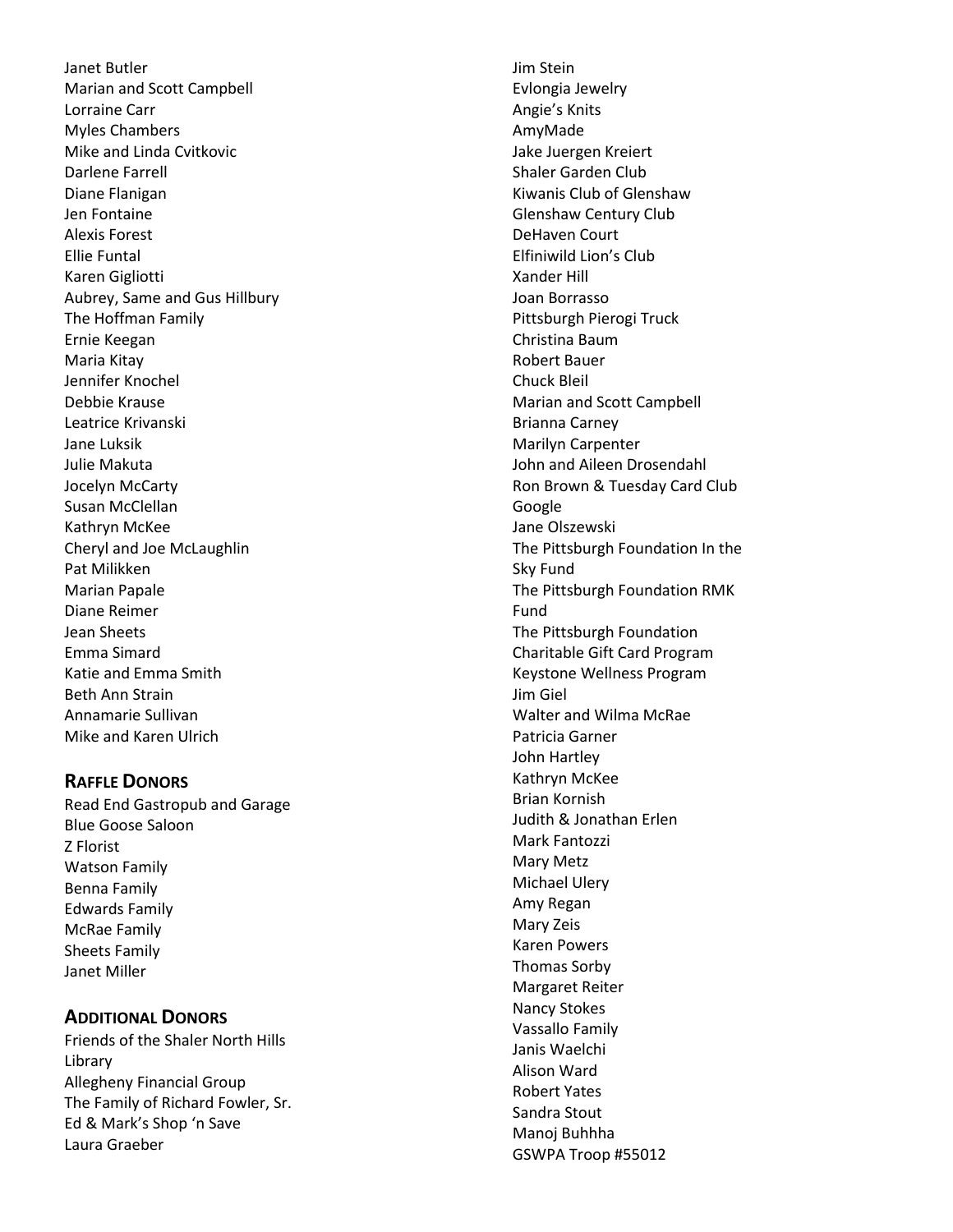# **MATCHING & GIVING PROGRAMS** BNY Mellon Community Partnership CA Technologies **CyberGrants** CyberGrants-Broadcom EQT Foundation Google Gift Matching Program Lincoln Financial Foundation Merck Foundation Verizon Foundation YourCause.Com American Online Giving Foundation (Benevity)

**CyberGrants** Frontstream (formerly Truist) Give Gab JustGive AmazonSmile Shop & Save Perks to Play & Pray

# **IN MEMORY AND HONOR**

Cynthia Richey In Memory of Wilma McRae

Loskamp Family In Memory of Ed Loskamp

Susan Hughes In Memory of Lora Lee Edahl

Michael and Linda Baleno In Memory of Marie Coco

Bernie and Caryl Day In Memory of Marie Coco

Bill and Wendy Johnston In Memory of Marie Coco

Sharon McRae In Honor of Eileen Kruszewski

Jane Sawyer In Memory of Bobbie O'Rorke

Samuel McKeown In Memory of Charles Miltenberger

Samuel McKeown In Memory of Edward Link

Samuel McKeown In Memory of Lawrence Stickney

Shaler Garden Club In Memory of Joan Griffith

Elizabeth Shipe In Memory of Diane G. Yates

Serafini Family In Memory of Helen McGoun

Tom Tabor In Memory of Helen McGoun

Kris and Dan Charny In Memory of Helen McGoun

Thomas and Audrey Clifton In Memory of Helen McGoun

Alain's IUP Rommates - Debbie, Michelle, Lisa and Wendy In Memory of Helen McGoun

Linda Speizer and Family In Memory of Diane G. Yates Corbin Family In Memory of Marie Coco

Cathy and Michael Nalesnik In Memory of Andrea M. Nalesnik

Lois Cooper In Memory of Helen McGoun

Patty and Chuck McGuire In Memory of Helen McGoun

Sandra and Bruce Blades In Memory of Helen McGoun

Margaret Reiter In Memory of Doug Berneburg

Kris and Dan Charny In Memory of Stanley Szafranski

Janet Miller In Memory of Jean Connelly

Janet Miller In Memory of Bob Magill

Monday Night Book Group In Memory of Bob Magill

Jim and Marlene Hahn In Honor of Allison, James and Jack Renda

Margie Lami Linton In Memory of Mary Ann Erhart

Marilyn L. Graham In Memory of Diane Yates

Michael & Judith Coco In Memory of Marie Coco

Laura and Michael Hunter In Memory of James P. Rosswog Jr.

Alison Lescisin In Memory of Lisa Voegtly

Cheryl Fogarty In Memory of Ronald Tiedeman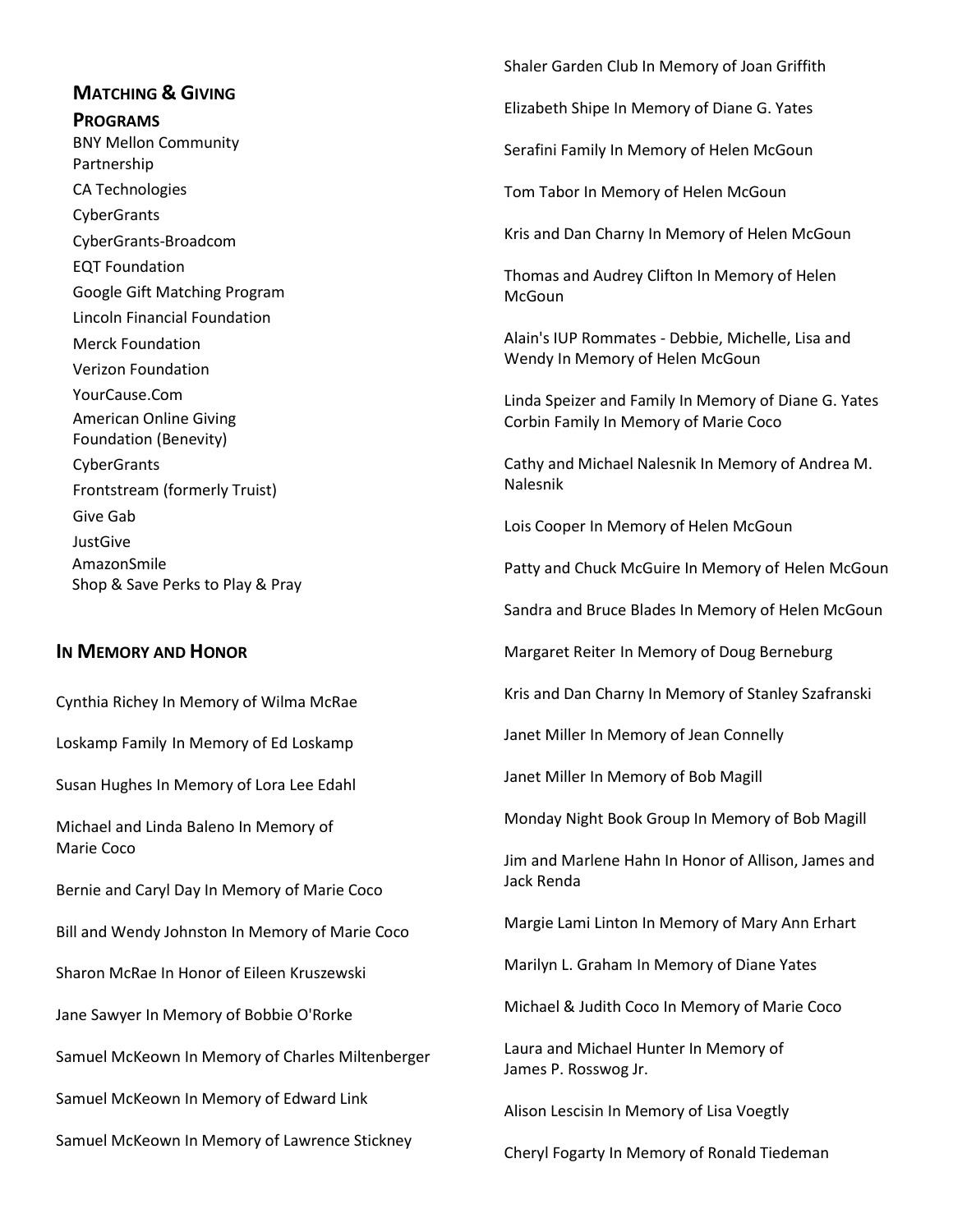# **IN MEMORY AND HONOR (CONT'D)**

Gregory Alan In Memory of Lisa Voegtly

Port Authority Board and Staff In Memory of Lisa Voegtly

Diana Whitaker In Memory of Lisa Voegtly

Tracy Klanica In Memory of Lisa Voegtly

Susan and Jim Fisher In Memory of Lisa Voegtly

Bernadette Connor In Memory of Lisa Voegtly

Mr. Curtis and Roberta Franciscus In Memory of Lisa Voegtly

Marge and Henry Mizgorski In Memory of Lisa Voegtly

Ron and Monica Williams In Memory of Lisa Voegtly

Government Relations Team at Duquesne Light Company In Memory of Lisa Voegtly

Lisa and Joseph Sciulli In Honor of Richard Fowler

Perry A. Stambaugh In Memory of Lisa Voegtly

James Foley In Memory of Diane Foley

Vickie and Bob Zaccari In Memory of Mary Ellen Hulbert

Andy and Sandy Imhof In Memory of Lisa Voegtly

Glenshaw Century Club In Memory of Janet Inghram

Lois Cooper In Memory of Lawrence James Cooper

Kiwanis Club of Glenshaw In Memory of John Schonder

Sandy and Jim Dunmire In Memory of Robert Blythe Sr.

Kim and John Barnoski and Family In Honor of Clark Lingren

Kim and John Barnoski and Family In Honor of Arlene Lingren

David and Vicki Lee In Memory of James W. Cameron Jr

Janet Miller In Memory of Peggy Walker

Rose Marie Franceschini In Memory of Victor L. Franceschini

Yvonne Franceschini In Memory of Victor L. Franceschini

Michael Nalesnik Family In Memory of Elizabeth Pakula

Michelle Kania In Memory of Paul Spadafora

Marilyn Charters In Memory of Paul Spadafora

Dick and Peggy Fitzgerald In Memory of Paul Spadafora

Ron and Cheryl Loesch In Memory of Paul Spadafora

Mark and Beth Nurnberger In Memory of Helen **McGoun** 

James Briski In Memory of Diane Foley

James Briski In Memory of Diane Foley

Thomas and Barbara Moran In Memory of Paul Spadafora

The McQuillan Group, LLC In Memory of Paul Spadafora

Joanne and Bill McVay In Memory of Clarence "Cody" Gomberg

Nancy Morrison In Memory of Lucille Ganster

Marilyn Richards Cost and John Cost In Memory of Alan J. Richards

Addison from Ohio (The Shadoan Family) In Honor of Miss Ing

Addison from Ohio (The Shadoan Family) In Honor of Miss Rebekah

Addison from Ohio (The Shadoan Family) In Honor of Miss Jill

Addison from Ohio (The Shadoan Family) In Honor of Miss Kara

Debbi and Andy Kost In Memory of Mary Davison

Jim Briski In Memory of Diane Foley

Hoffman FamilyIn Memory of Karen Palochik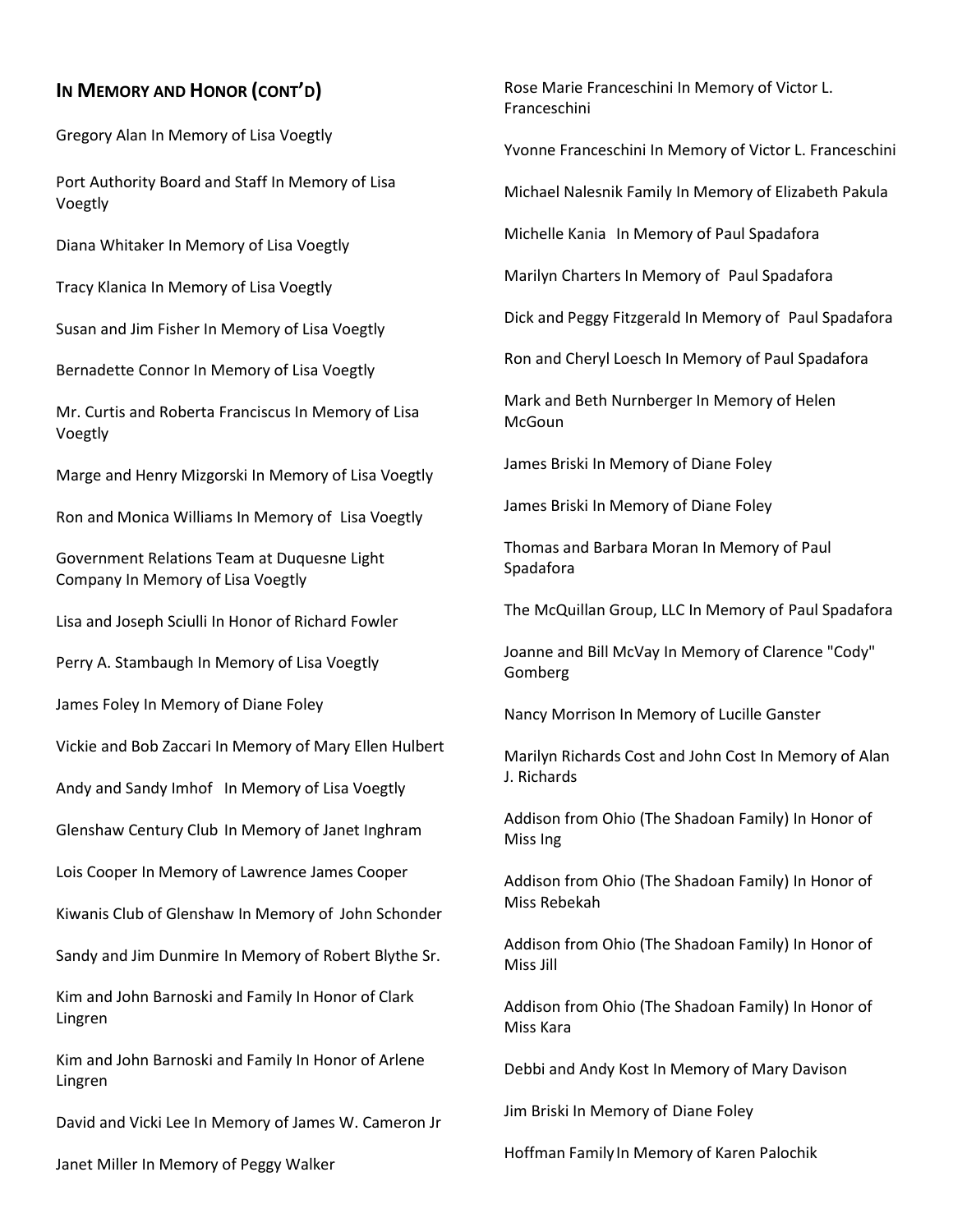### **IN MEMORY AND HONOR (CONT'D)**

Robert and Brenda Yates In Memory of Diane G. Yates James GoodrichIn Memory of Diane G. Yates Family of Lynn Hawker In Honor of Lynn Hawker Pamela and Floyd Dierker In Memory of Jim Mosellen Jane Sawyer In Memory of Diane Yates Sandra Koska In Memory of Jim Mosellen Ruth (Lolly) Stone In Memory of Jim Mosellen Dr. and Mrs. Cleon Cornes In Memory of Diane G. Yates Stephanie Waszczak In Memory of Jim Mosellen Gust and Valerie Flizanes In Memory of Jim Mosellen Shaler Township In Memory of Margaret P. Mizgorski Laurie Adatepe In Memory of Justin Adatepe Janet Miller In Honor of Jean Sheets Jan and Rich Rengers In Memory of Cindy Usher Jan and Rich Rengers In Memory of Joe Pietropaolo Robert and Mary Lucey In Memory of Jim Mosellen John and Nancy Jacobs In Memory of Jim Mosellen Sharon McRae In Memory of Eugene "Gene" Rebholz "The Six J's" In Memory of Eugene "Gene" Rebholz Jim and Patty Mazzotta In Memory of Joan and Jack Lasky Deborah J. Kost In Memory of Andrew Kost Dottie Shuty In Honor of Mrs. Sue Milavec Tomek and Anne Kott In Memory of James E. Mosellen Tim, Deborah, Liz and Sarah Greene In Memory of James E. Mosellen

Emily Abt In Memory of Karen Palochik Leona Stemple In Memory of Karen Palochik Michael Nalesnik Family In Memory of James "Jamie" **Schaltenbrand** Mary and Jerry Sentesi In Memory of Peg Ainey Ellen and Billy Bearden In Memory of Karen Palochik Eileen and Bob Kruszewski In Memory of Jane Bissell Barbara Sladic In Memory of Richard L. Sladic Glenshaw Century Club In Memory of Judy Bartek Bonnie James Sheppard In Memory of Karen Palochik Fran Wisniewski In Memory of Doug Novak Nathalie and Tom Pryke In Memory of Shirley D. Jensen Friends of SNHL In Memory of William J. Krall, Jr. Jim Kincaid and Nita Moots Kincaid In Memory of Lucy Stake Denise Bendle In Memory of William J. Krall, Jr. Donna Agnew In Memory of William J. Krall, Jr. Mary T. Zeis In Memory of William J. Krall, Jr. Diane and Bob Krueger In Memory of William J. Krall, Jr. Kris and Dan Charny In Memory of Mrs. Lena Bruno Dickie, McCamey & Chilcote In Memory of Karen Palochik Janet Miller In Memory of William J. Krall, Jr. Maureen & Scott Anderson & Family In Memory of William J. Krall, Jr. Rose and Paul Cercone In Memory of William J. Krall, Jr.

Ruth Liptak In Memory of George Liptak

Walter Banze In Memory of Robert F. Banze

Christine Conley In Memory of Kenneth Wise, Jr